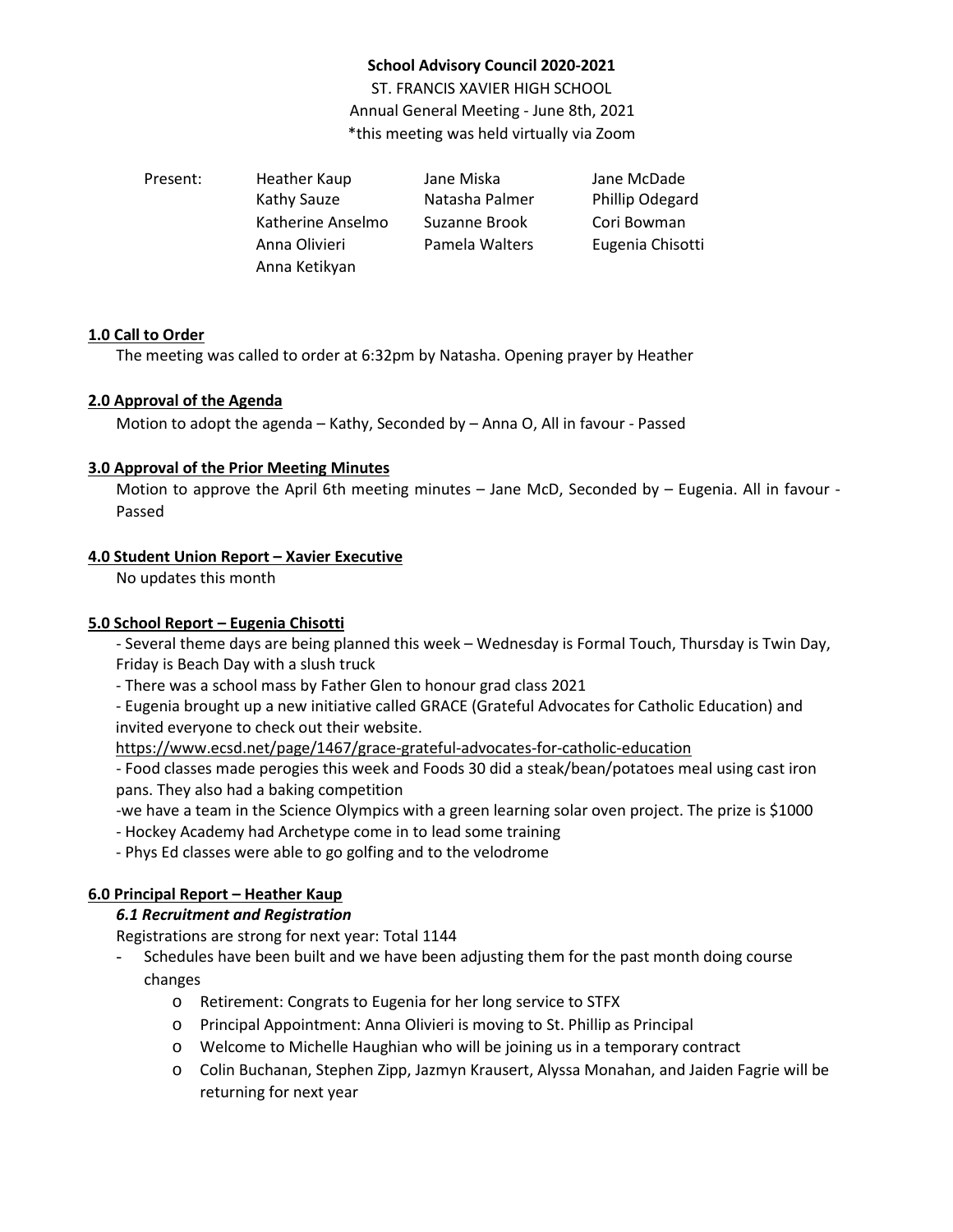# *6.2 Grad 2021*

To take place on the 23<sup>rd</sup> and will go ahead. Admin are very excited that it will take place and are looking forward to the day. There was a mass for our graduates today and we are having three days of activities with a ice truck to cap off the week. Grad gowns will be given out before grad so that students are able to take family pictures etc.

# *6.3 COVID*

Many current questions have arisen about current guidance with regard to isolations if a child has one or both vaccinations.

 $\circ$  In both cases, a child is still required to not attend school for 14 days but if they have one vaccination then after seven days, they are able to get a Covid test and when they test negative can stop isolating however, they cannot return to school. This was standardized across all four metro boards

# **Quarantine for Close Contacts Who Are Fully Immunized & Asymptomatic**

You are considered fully immunized 14 days after you have received the second dose of COVID-19 vaccine in a two-dose vaccine series.

If you are fully immunized at the time you are exposed to someone with COVID-19:

- You do not have to quarantine as long as you do not have symptoms.
- If you develop [symptoms](https://can01.safelinks.protection.outlook.com/?url=https%3A%2F%2Fwww.albertahealthservices.ca%2Ftopics%2FPage17260.aspx&data=04%7C01%7CHeather.Kaup%40ecsd.net%7C2156eddb84e2427d61f608d92abc3173%7Cb18d9f6f0743460da19b0b3297eeeb89%7C0%7C0%7C637587810034723209%7CUnknown%7CTWFpbGZsb3d8eyJWIjoiMC4wLjAwMDAiLCJQIjoiV2luMzIiLCJBTiI6Ik1haWwiLCJXVCI6Mn0%3D%7C1000&sdata=%2FdGnhZ4SbWK12rl6PqaZ7lwRRBACB9l7AMpUI6j8tuI%3D&reserved=0) get [tested](https://can01.safelinks.protection.outlook.com/?url=https%3A%2F%2Fwww.albertahealthservices.ca%2Ftopics%2FPage17058.aspx&data=04%7C01%7CHeather.Kaup%40ecsd.net%7C2156eddb84e2427d61f608d92abc3173%7Cb18d9f6f0743460da19b0b3297eeeb89%7C0%7C0%7C637587810034723209%7CUnknown%7CTWFpbGZsb3d8eyJWIjoiMC4wLjAwMDAiLCJQIjoiV2luMzIiLCJBTiI6Ik1haWwiLCJXVCI6Mn0%3D%7C1000&sdata=kQaZVCtnzZ9u9v0IypGfbWH7%2B6lR0itCNKdJ%2Fsle5OI%3D&reserved=0) for COVID-19 as soon as possible:
	- o You must isolate until you receive a negative test result.
	- o If you test negative for COVID-19, you are advised to stay home until you feel better.
	- o If you are not tested, you must isolate for at least 10 days after your symptoms started.
	- o If you test positive for COVID-19, you MUST [isolate](https://can01.safelinks.protection.outlook.com/?url=https%3A%2F%2Fwww.albertahealthservices.ca%2Ftopics%2FPage17239.aspx%23what-how-when&data=04%7C01%7CHeather.Kaup%40ecsd.net%7C2156eddb84e2427d61f608d92abc3173%7Cb18d9f6f0743460da19b0b3297eeeb89%7C0%7C0%7C637587810034733171%7CUnknown%7CTWFpbGZsb3d8eyJWIjoiMC4wLjAwMDAiLCJQIjoiV2luMzIiLCJBTiI6Ik1haWwiLCJXVCI6Mn0%3D%7C1000&sdata=UmpvpVyofditqQw8xunnIogdmCg42LcZr4CMZxmbh8w%3D&reserved=0) for at least 10 days after your symptoms started.

During the 14 days after your exposure to a person with COVID-19, you should continue to follow these guidelines:

- You may return to work, school, childcare, and other activities.
- Follow public health [guidelines](https://can01.safelinks.protection.outlook.com/?url=https%3A%2F%2Fwww.alberta.ca%2Fenhanced-public-health-measures.aspx&data=04%7C01%7CHeather.Kaup%40ecsd.net%7C2156eddb84e2427d61f608d92abc3173%7Cb18d9f6f0743460da19b0b3297eeeb89%7C0%7C0%7C637587810034733171%7CUnknown%7CTWFpbGZsb3d8eyJWIjoiMC4wLjAwMDAiLCJQIjoiV2luMzIiLCJBTiI6Ik1haWwiLCJXVCI6Mn0%3D%7C1000&sdata=WQ0Sh1yZRAouZwnt23tAaD4uVuSFYaaI7pjqr%2BK5v1E%3D&reserved=0) including washing your hands, wearing a mask, practicing physical distancing and gathering restrictions.
- You should reduce your number of contacts when possible (especially avoiding non-essential visits to continuing care or acute care settings).
- Self-monitor for symptoms. Stay home and get tested if you have any symptoms.

# *6.4 Student Survey*

## **EXECUTIVE SUMMARY**

**Demographics** 

A recent student survey was taken by 494 students at St Francis Xavier, of which 35.6% were in grade 10, 33.2% were in grade 11 and 31.2% were in grade 12. A majority of respondents were male (51.4%), 47% were female and 2% were non-binary.

### Main findings

Students were asked to rank the 9 identified issues by what they consider to be the "most important" to them, providing a generalized order of priority for school action.

● 1st: Re-establishment of flex (133 students ranked it as their top issue, and the majority of students noted this as an issue in their top three choices)

● 2nd: Sexual harassment and assault (90 students ranked it as their top issue, and the majority of students noted this as an issue in their top three choices)

● 3rd: Mental health resources (80 students ranked it as their top issue, and the majority of students noted this as an issue in their top three choices)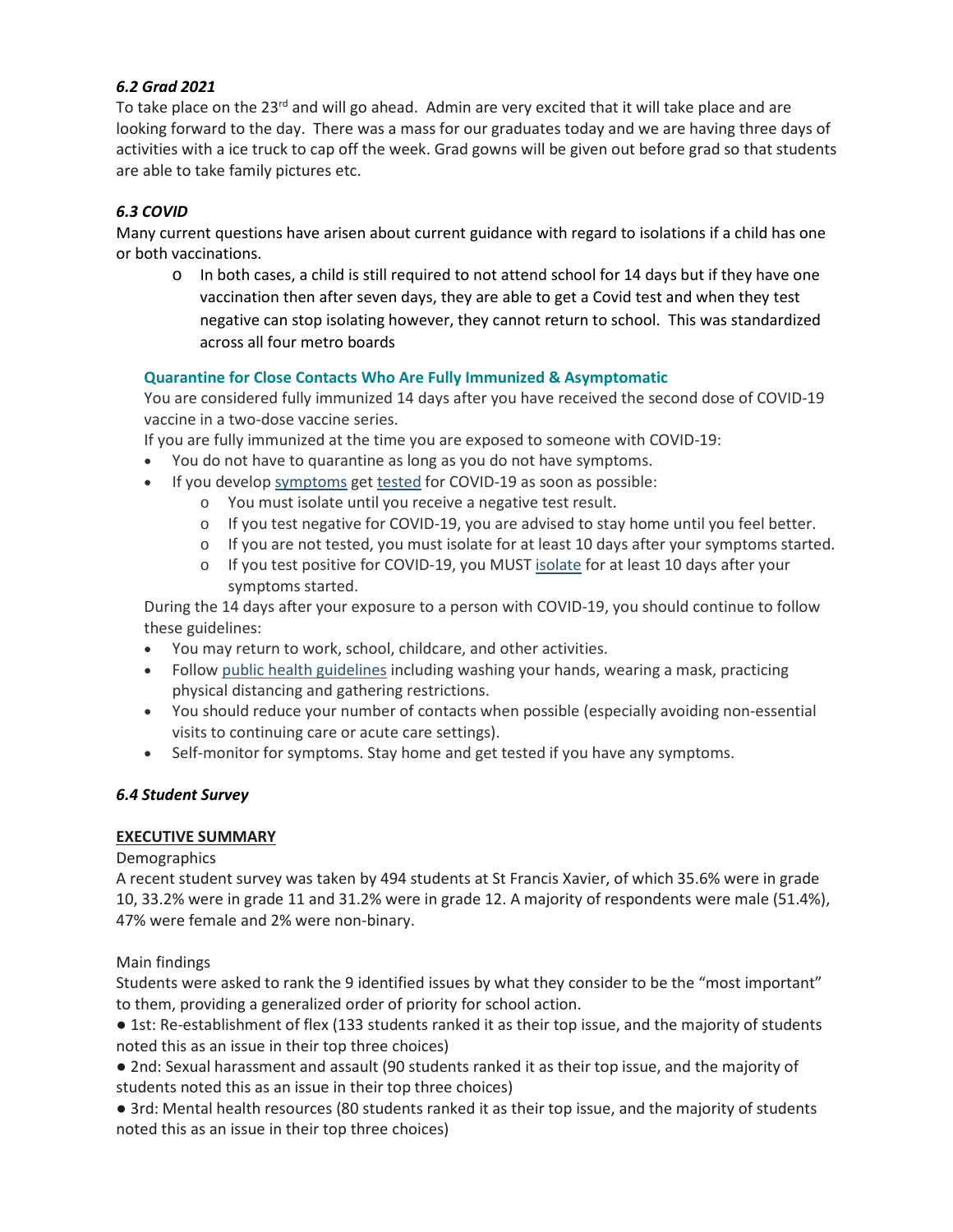- 4th: Racial issues (69 students ranked it as their top issue; however 257 students ranked this as an issue in their top three choices, making it a notable important issue)
- 5th: Bathroom doors (50 students ranked it as their top issue; however, 186 students ranked this as an issue in their top three choices, making it a notable important issue)
- 6th: Free menstrual products (28 students ranked it as their top issue)
- 7th: Dress code (23 students ranked it as their top issue)
- 8th: LGBTQ+ issues (10 students ranked it as their top issue)
- 9th: Gender issues (8 students ranked it as their top issue)

# **Main topics for town hall discussion**

Students were eager to share their input, but strongly assert that they want to see their opinions and solutions considered and translated to real change at St. Francis Xavier. Possible areas of discussion for a town hall discussion that relate to student proposed solution include:

● Re-establishing flex

○ Could include possibly modifying the length or placement of flex to be conducive to effective use. ● Addressing sexual harassment and assault for awareness and prevention

○ Could include an anonymous method of reporting sexual harassment and assault, general information on the reporting process, mental health support for victims, and ensured consequences for perpetrators.

- Making mental health resources more widely available and easier to access ○ Could include mental health education and awareness and increasing privacy and confidentiality for students seeking support.
- Openly acknowledging and discussing racial issues

○ Could include education around racism, destigmatizing racial conversations in general, and providing clear consequences for racist acts.

- Finding a solution to provide comfort and privacy in bathrooms
- Could include replacing doors or exploring other door type options.
- Providing free menstrual products

○ Could include discussions on how menstrual products will be paid for, most likely to mirror Edmonton Public Schools.

● Rewriting the school dress code with fewer restrictions

○ Could include decreasing the perceived gender bias in the dress code to prevent sexism.

- Increasing representation and advocacy of the LGBTQ+ community ○ Could include more visible clubs, general acknowledgement of pride, gender neutral bathrooms, general education of LGBTQ+ issues, and consequences for hate.
- Providing education and information on gender equality and respect ○ Could include conversations with staff and students to address gender issues and sexism.

# **7.0 Action/Discussion Items**

7. 1 Elections – Natasha advised that all previous execs are willing to stay on for 21/22, with the exception of treasurer. Natasha put forth any nominations for treasurer – none were received. Phil Odegard stepped forward as a director at large – Jane presented the motion – all in favour - passed

> Next meeting is on October 5th at 6:30pm **Meeting adjourned at 7:24pm by Natasha Palmer Meeting minutes prepared by Jane Miska**

**Parent Teacher Association 2020-2021** ST. FRANCIS XAVIER HIGH SCHOOL June 8th, 2021